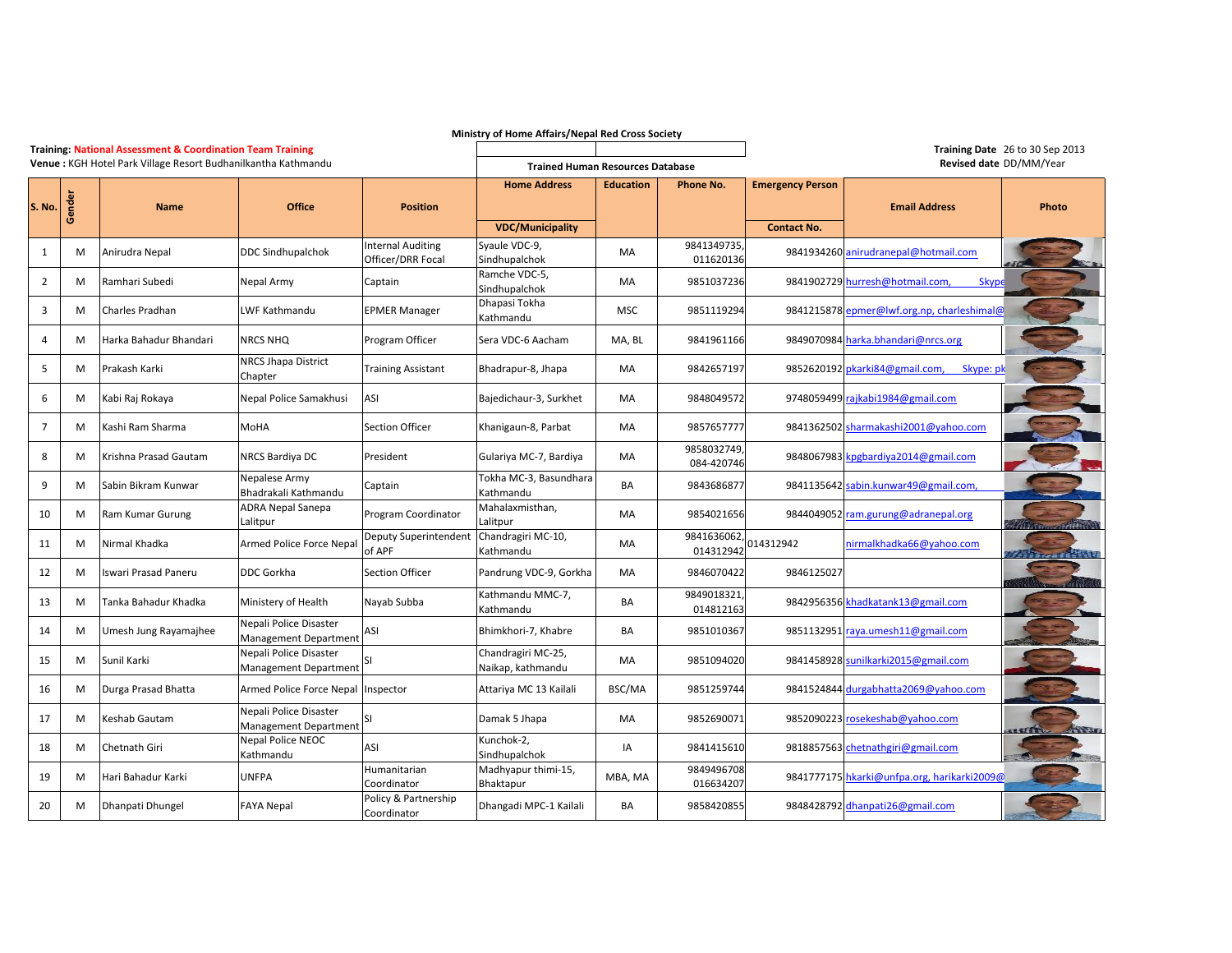| 21 |   | Nabin Karkee               | <b>Nepal Police</b>                          | Inspector                       | Triyuga MC-12 Udayapur         | MA         | 9851281655 | 9842838987 karkee4nabin@gmail.com          |  |
|----|---|----------------------------|----------------------------------------------|---------------------------------|--------------------------------|------------|------------|--------------------------------------------|--|
| 22 | M | <b>Gobinda Kumar Katel</b> | DDC Ramechhap                                | Program Officer                 | Necha Betghari-6<br>Solukhumbu | MA. BL     | 9844227432 | 9741077926 gkatel@gmail.com                |  |
| 23 | N | Babindra Lal Majhi         | <b>DDC Sindhuli</b>                          | Nayab Subba                     | Kamalamai MC-6,<br>Sundhili    | MA         | 9844086530 | 9844252752 babindralalmajhi@yahoo.com      |  |
| 24 | M | Raju Shrestha              | Armed Police Force Nepal                     | Deputy Superintendent<br>of APF | Sukedhara Kapan                | MA         | 9851258334 | 9851258633 raju901kathmandu@gmail.com      |  |
| 25 |   | <b>Tilochan Rimal</b>      | District Administration<br>Office Okhaldunga | Asst. CDO                       | Damak -10 Jhapa                | <b>MPA</b> | 9841558551 | 9842760433 rimaltilochan@gmail.com         |  |
| 26 |   | Santosh Dhakal             | Program Officer                              | <b>NRCS Dang</b>                | Pawannagar VDC-4 Dang          | <b>BBS</b> | 9857823997 | 9847908358 santosh.dang2@gmail.com, skyped |  |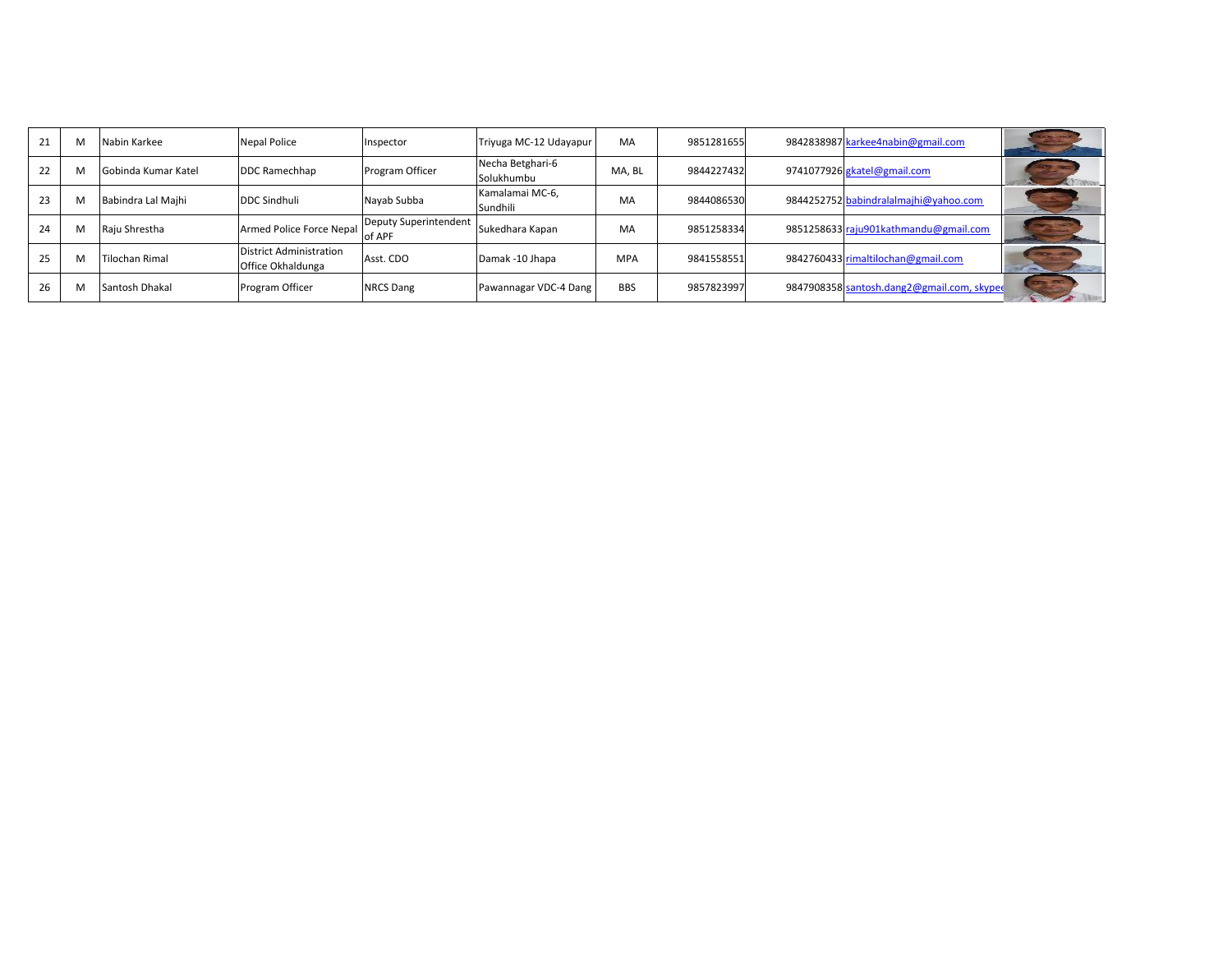|                                                               |        |                        |                            |                                         | Ministry of Home Affairs/Nepal Red Cross Society        |                  |                       |                         |                                           |                          |
|---------------------------------------------------------------|--------|------------------------|----------------------------|-----------------------------------------|---------------------------------------------------------|------------------|-----------------------|-------------------------|-------------------------------------------|--------------------------|
|                                                               |        |                        |                            |                                         | <b>Disaster &amp; Circis Management Department</b>      |                  |                       |                         |                                           |                          |
|                                                               |        |                        |                            |                                         | Phone No:                                               |                  |                       |                         |                                           |                          |
|                                                               |        |                        |                            |                                         | Fax NO.:                                                | 01-4272761       |                       |                         |                                           |                          |
| National Assessment and Coordination Team Training            |        |                        |                            | Email:                                  |                                                         |                  |                       | <b>Training Date</b>    | 8 to 12 Nov. 2016                         |                          |
| Venue: KGH Hotel Park Village Resort Budhanilkantha Kathmandu |        |                        |                            | <b>Trained Human Resources Database</b> |                                                         |                  |                       | Revised date DD/MM/Year |                                           |                          |
|                                                               |        |                        |                            |                                         | <b>Home Address</b>                                     | <b>Education</b> | <b>Phone No.</b>      | <b>Emergency Person</b> |                                           |                          |
| S. No.                                                        | Gender | <b>Name</b>            | <b>Office</b>              | <b>Position</b>                         | <b>VDC/Municipality</b>                                 |                  |                       | <b>Contact No.</b>      | <b>Email Address</b>                      | Photo                    |
| 1                                                             | м      | Bhanu Bhakta Kandel    | Nepalese Army, Chitwan     | Captain                                 | Bhairabsthan-4, Palpa                                   | MA               | 9851011738            |                         | 9818014503 bhanukandel139@gmail.com       | 22                       |
| $\overline{2}$                                                | M      | Sanjeev Kumar shakya   | Save the Children          | Humanitarian Manager                    | House no. 164 Banpravat<br>Marga Tahachal,<br>Kathmandu | MA               | 9841808800            |                         | 9808605747 sanjeeb.shakya@savethechildren |                          |
| 3                                                             | Fe     | Shanti Pant            | NRCS, Dadeldhura           | <b>NRCS Volunteer</b>                   | Parsuram Municipility 12<br>Jogbudha, Dadeldhura        | B.Ed.            | 9849896747            |                         | 9848760219 shantipant666@gmail.com        |                          |
| 4                                                             | м      | Jagannath Neupane      | NRCS, Chitwan              | Senior Officer                          | Bharat -7, Chitwan                                      | BA/Bed.          | 9855051404            |                         | 9845275903 jagannath.neupane1@gmail.com   |                          |
| 5                                                             | M      | Ramesh Pandeya         | <b>MoWS and Sanitation</b> | <b>Section Officer</b>                  | Dang, Ghorahi                                           | MA               | 9841831431            | 9857832829              | pandeya.ramesh@yahoo.com                  | $\overline{\phantom{a}}$ |
| 6                                                             | М      | Sandip Ghimire Chhetri | Nepal Police Samakhusi     | ASI                                     | Lamjung                                                 | <b>BBS</b>       | 9851284928            |                         | sandipkc698@gmail.com                     | <b>TOTAL</b>             |
| $\overline{7}$                                                | M      | Prakash Aryal          | Nepal Army, Sundarijal     | Major                                   | Darlamchaur 4, Gulmi                                    | BA               | 9843150695            |                         | 984311649 prakasharyal44@gmail.com        |                          |
| 8                                                             | M      | Tibendra Raj Banskota  | Plan Iternational Nepal    | DRM Prog. Manager                       | Laalitpur Sub Metro. 17<br>Satdobato                    | МA               | 9851096325            |                         | 9742630060 tbanskota@gmail.com            | <b>START OF</b>          |
| 9                                                             | M      | Sahadev Sapkota        | MoHA NEOC                  | ASI                                     | Putalibazar-13, Sanjya                                  | BA               | 9856050914            |                         | 9846096879 sahdevsapkota@yahoo.com        | د ک                      |
| 10                                                            | M      | Nikhil Shrestha        | <b>IFRC</b>                | Progran Assistant                       | Pepsikola, Kathmandu                                    | <b>BBS</b>       | 9851206101            | 9841780173              | nikhil.shrestha@gmail.com                 |                          |
| 11                                                            | Fe     | Anunaya Banstola       | DAO Rolpa                  | Asst. CDO                               | Gauradaha-8, Jhapa                                      | MA               | 9841537937            |                         | 9842621174 abanstol@gmail.com             |                          |
| 12                                                            | M      | Nitesh Kumar Singh     | Nepal Police, Samakhusi    | ASI                                     | Mahottari                                               | B.Ed.            | 9848392039            |                         | nitesh392039@gmail.com                    |                          |
| 13                                                            | M      | Prakash Man Singh G.C. | <b>UN Women</b>            | Program Officer                         | Okharkot-1, Pyuthan                                     | MA               | 9851200133            | 9860907562              | gcpms@yahoo.com                           |                          |
| 14                                                            | M      | Parsuram Rimal         | UN House, pulchok          | M and E Officer                         | Namdu-9 Dolakha                                         | M Sc             | 9851245612            | 9860675612              | rimalpr@gmail.com                         |                          |
| 15                                                            | M      | Ashok kumar Yadav      | NRCS, Siraha               | District Progarm Manage                 | Hakpada VDC- 6, Siraha                                  | MA               | 9852832178            |                         | 9842825178 ashok3naps@gmail.com           |                          |
| 16                                                            | M      | Dayaram Shrestha       | <b>NEOC MoHA</b>           | <b>Section Officer</b>                  | House no.- 17 Dillibazar,                               | MA               | 9841979455            |                         | 9846392555 dayars@gmail.com               |                          |
| 17                                                            | M      | <b>Gautam Thapa</b>    | Kathmandu Metro.           |                                         | Lalitpur Sub Metro.-27                                  | BA               | 9851281810            | 9841480073              |                                           |                          |
| 18                                                            | M      | Prakash Bastola        |                            | Program Director                        | Pokhara- 12, Kaski                                      | MA               | 9851117392            | 9841769342              | prakashbastola@gmail.com                  |                          |
| 19                                                            | M      | Hari Chandra Dhakal    | APF Nepal Kohalpur,        | Inspector                               | Chandragiri Municipality-                               | Ma               | 9858021043            | 9841419351              | dhakalhari2009@yahoo.com                  | Œ                        |
| 20                                                            | M      | Devi Prasad Acharya    | Tikapur Municipality,      | Section Chief                           | Tikapur Municipality-6,                                 | BA               | 9848420428            |                         | 9811630008 devipdacharya@yahoo.com        | Ç.                       |
| 21                                                            | Fe     | Niru Pradhan           | NRCS, NHQs                 | GIS Officer                             | Mhepi-17, Kathmandu                                     | MA               | 9841019161            | 9851007705              | nirupr2000@gmail.com                      | <b>SEP</b>               |
| 22                                                            | M      | Harka Bahadur Singh    | DAO, Kailali               | <b>Typist Senior Assistant</b>          | Lamiwal VDC- 6, Doti                                    | <b>SLC</b>       | 091-523143            | 9848530983              |                                           | <b>College</b>           |
| 23                                                            | M      | Madhu Aryal            | Nepal Police Samakhusi     |                                         | Aitewa-7, Gulmi                                         | BA               | 9851283739 076-692800 |                         | madhuaryal2070@gmail.com                  |                          |
| 24                                                            | M      | Jayant Singh Dadal     | Armed Police Force Nepal   |                                         | Tapoban-3, Darchula                                     | BA               | 9848479095            |                         | 9749020085 jayang3dadal@gmail.com         |                          |
| 25                                                            | M      | Krishna Timilsina      | NRCS, Kaski                | Secretary                               | POkhara- 10, Kaski                                      | BA               | 9846065676            |                         | 9846065676 k.timilsina@ymail.com          |                          |
| 26                                                            | M      | Jhabilal Sharma        | NRCS, Banke                | Program Officer                         | Bageshwori VDC, Banke                                   | MA               | 9858027302            |                         | 9848028513 jhabi.sharma@gmail.com         | <b>CONTRACTOR</b>        |
| 27                                                            | M      | Krishna Prasad Pandey  | DDC, Bardiya               | <b>Excutive Secretary</b>               | Gulariya Municipality-6,<br>Bardiya                     | Bed.             | 9848028278            |                         | 9851237862 krspd@yahoo.com                | $\sim$ $\sim$            |